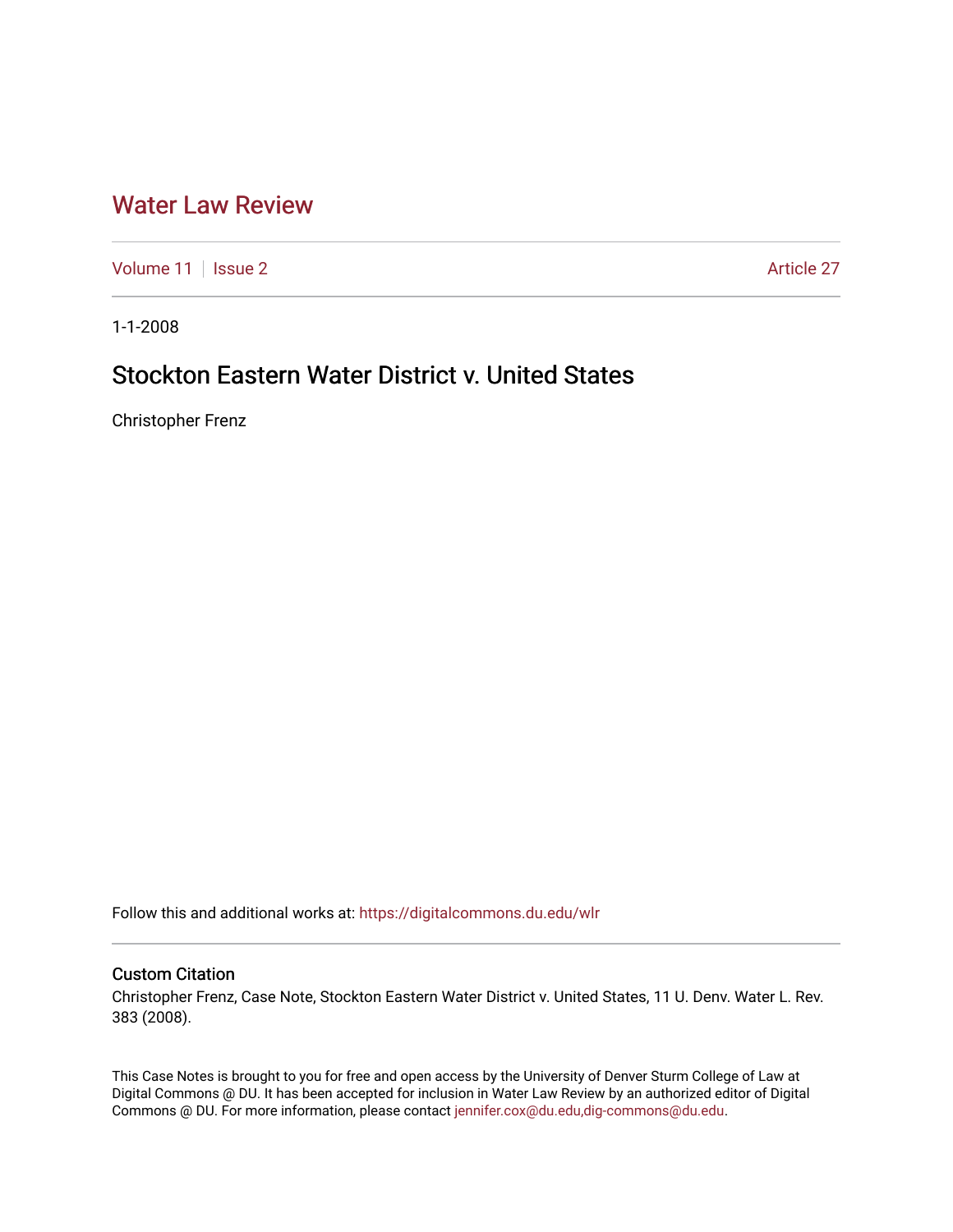# **CASE NOTE**

# *STOCKTON EASTERN WATER DISTRICT V. UNITED STATES*

## **I. INTRODUCTION**

Contracting with the government involves inherent risk—especially when a governmental body has the ability to pass laws precluding enforcement of that contract to the detriment of the non-governmental beneficiaries. The federal government can enter into water distribution agreements with existing state water agencies to "provide federal project water to the district."' The federal government initially obtains these water rights through acts like the Reclamation Act  $("Act")$ . The Act allows the government "to locate and construct irrigation works for the appropriation, development, and storage of water."<sup>3</sup> The government thus obtains water rights to benefit the public as a whole through allocating water fairly for irrigation purposes. However, an important provision in the Act provides that the federal government must follow state water law<sup>4</sup> and that no person may use the "federal" water except by contract.' This contract is the essence of the current dispute.

#### **H. THE DISPUTE**

In 1983, the United States Bureau of Reclamation ("Reclamation") contracted with Stockton East Water District and Central San Joaquin Water Conservation District ("the Districts") to provide the Districts

<sup>1. 45</sup> **AM.JuR.** 2D *Irrigation §* 94 (2008).

<sup>2.</sup> *Id.*

<sup>3. 45</sup> **AMJUR. 2D** *Irrigation §* 87 (2008).

<sup>4. 45</sup> AM.JuR. **2D** *Irrigation §* 94 (2008).

<sup>5.</sup> *Id.*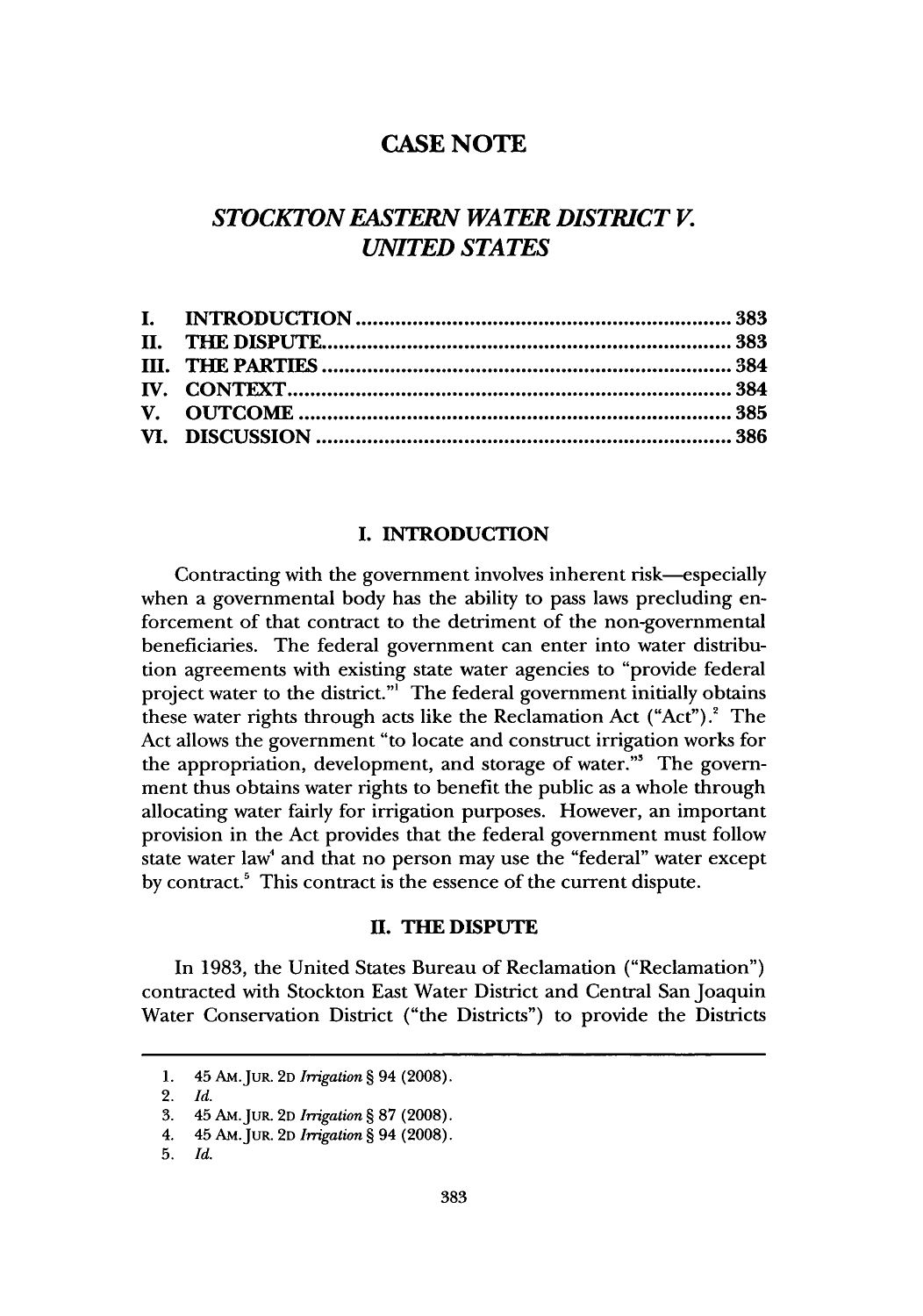with water from the New Melones Dam.<sup>6</sup> The Districts claimed that Reclamation breached the contract between 1993 and 2004 by not allocating the required amount of water to the District during those years.<sup>7</sup> Reclamation argued that the contract expressly allowed for lower allocation amounts during shortage periods.' The long procedural history dates back to an initial complaint in 1993 from Stockton East.<sup>9</sup> In the following four years, there were various motions entertained and some "unexplained circumstances" held up the main substantive arguments until  $2004.^{\circ}$  The final amended opinion was issued on April 27, 2007, and reconsideration was denied on May 18, 2007."

### **HI. THE PARTIES**

The Stockton East Water District provides surface water for agricultural and urban uses for areas in San Joaquin County, located south of Sacramento and east of San Francisco in California.<sup>12</sup> The specific purpose of forming the Central San Joaquin Water Conservation District was to contract with the Central Valley Project.<sup>18</sup> Several other parties, including California Water, a corporation, and the city of Stockton, claimed they were third party beneficiaries, but the court did not allow them to become parties in the suit.<sup>14</sup> Defendant Reclamation is a federal agency charged with allocating water from the New Melones Dam.<sup>15</sup>

## **IV. CONTEXT**

Controversy surrounded the New Melones Dam even before its completion,<sup>16</sup> so there is little surprise that problems still lingered over 40 years after authorization of its construction. Once the dam was completed in 1978, the government needed "firm commitments from entities" before actually filling the reservoir.<sup>17</sup> In 1983, Reclamation entered into contracts for surface water use with the Districts. These

<sup>6.</sup> *See* Stockton E. Water Dist. v. United States, 75 Fed. **Cl.** 321 (Fed. **Cl.** 2007).

<sup>7.</sup> *Id.*

<sup>8.</sup> *Id.*

<sup>9.</sup> Stockton E. Water Dist. v. United States, 62 Fed. **Cl.** 379, 383 (Fed. **Cl.** 2004).

<sup>10.</sup> *Id.* at 387.

<sup>11.</sup> Stockton E. Water Dist. v. United States, 76 Fed. **Cl.** 497 (Fed. **Cl.** 2007).

<sup>12.</sup> *See* Stockton East Water District, http://www.sewd.net/ (last visited Apr. 30, **2008).**

<sup>13.</sup> *Stockton,* 75 Fed. **Cl.** at 331.

<sup>14.</sup> *Id. at* 332.

<sup>15.</sup> *Id.*

<sup>16.</sup> Kimra Dawn McAfee, Post-Audit of New Melones Dam, Central Valley Project, Stanilaus River, California (May 2000) (unpublished Master of Arts in Geography thesis, San Francisco State University), *available at* http://kimra.sankmcafee.com/NMDpa.pdf.

<sup>17.</sup> *Stockton,* 75 Fed. **Cl.** at 332.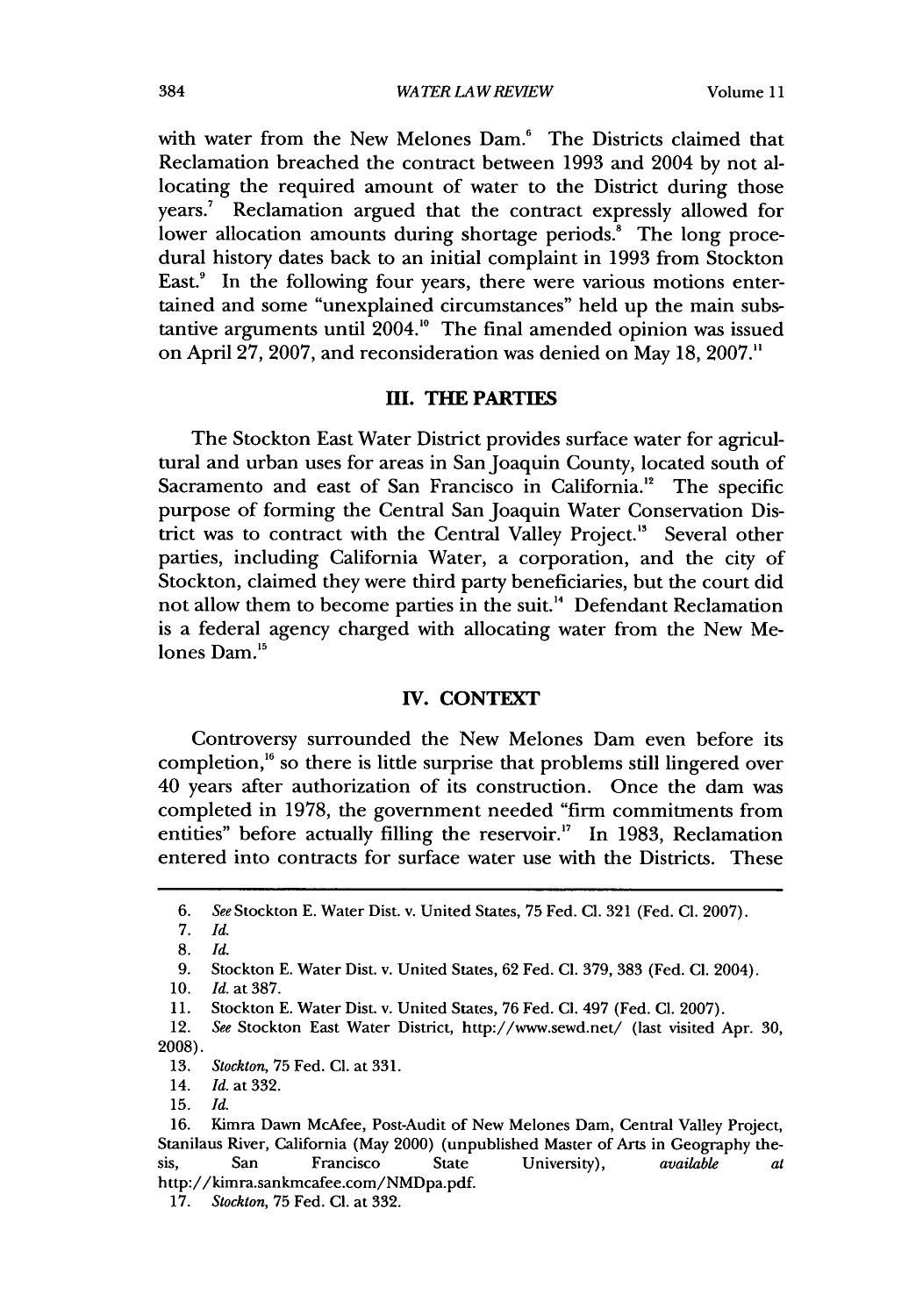*CASE NOTE*

contracts were essentially fulfilled until changes in environmental law" in 1993 required Reclamation to reallocate some of its water.<sup>19</sup> The Central Valley Project ("CVP"), a long-term plan for water use in the San Francisco Bay area and San Joaquin Valley farmlands,<sup>20</sup> required Reclamation to allocate more water for fish and water quality needs, which prevented Reclamation from fulfilling its contractual obligations with the Districts.<sup>21</sup>

The ensuing litigation found itself tangled in contract interpretation, but central to the court's decision was an earnest attempt to balance Reclamation's duty to the public, whether it is for environmental, agricultural, or urban uses, with a determination of how Reclamation should allocate water during shortages, whether the government itself or nature should impose such shortages.

#### V. **OUTCOME**

The court ruled in favor of defendant Reclamation because Reclamation followed state law requirements that overrode any contract with the Districts.<sup>22</sup> What follows are the District's main substantive arguments and the court's analysis.

The Districts first argued that background principles of state law do not require Reclamation to follow the State Water Control Board's decisions.23 Reclamation further argued that state law does not bind it to allocate water to other entities ahead of the Districts, which, in the end, resulted in less water allocation to the Districts because they were at the end of the line. $4$  The court found that because there was no specific express or implied congressional intent to abrogate Reclamation from specific state laws, Reclamation was bound by any stateimposed requirements." This meant that Reclamation was justified in following state requirements to allocate water to the District's detriment.

**<sup>18.</sup> CVPIA,** TITLE XXXIV.

**<sup>19.</sup>** *Stockton,* 75 Fed. **Cl.** at 333.

<sup>20.</sup> Central Valley Project, http://www.valleywater.org/Water/ Where\_Your\_Water\_Comes\_From/Imported\_Water/Central\_Valley\_Project.shtm (last visited Apr. **30,** 2008).

<sup>21.</sup> *Id.*

<sup>22.</sup> The court issued the initial opinion on February 20, 2007. However, there have been several subsequent appeals that have not resulted in significant changes to the opinion's result. The April 27, 2007 amended opinion mainly addresses minor factual errors in the initial opinion as well as one insignificant substantive error that has no bearing on the outcome. Stockton E. Water Dist. v. United States, 76 Fed. **C1.** 470 (Fed. **Cl.** 2007). There is also a May 18, 2007 opinion denying a motion for reconsideration. *Id.* at 497.

<sup>23.</sup> *Stockton,* 75 Fed. CI. at 352.

<sup>24.</sup> *Id.*

<sup>25.</sup> *Id. at 355.*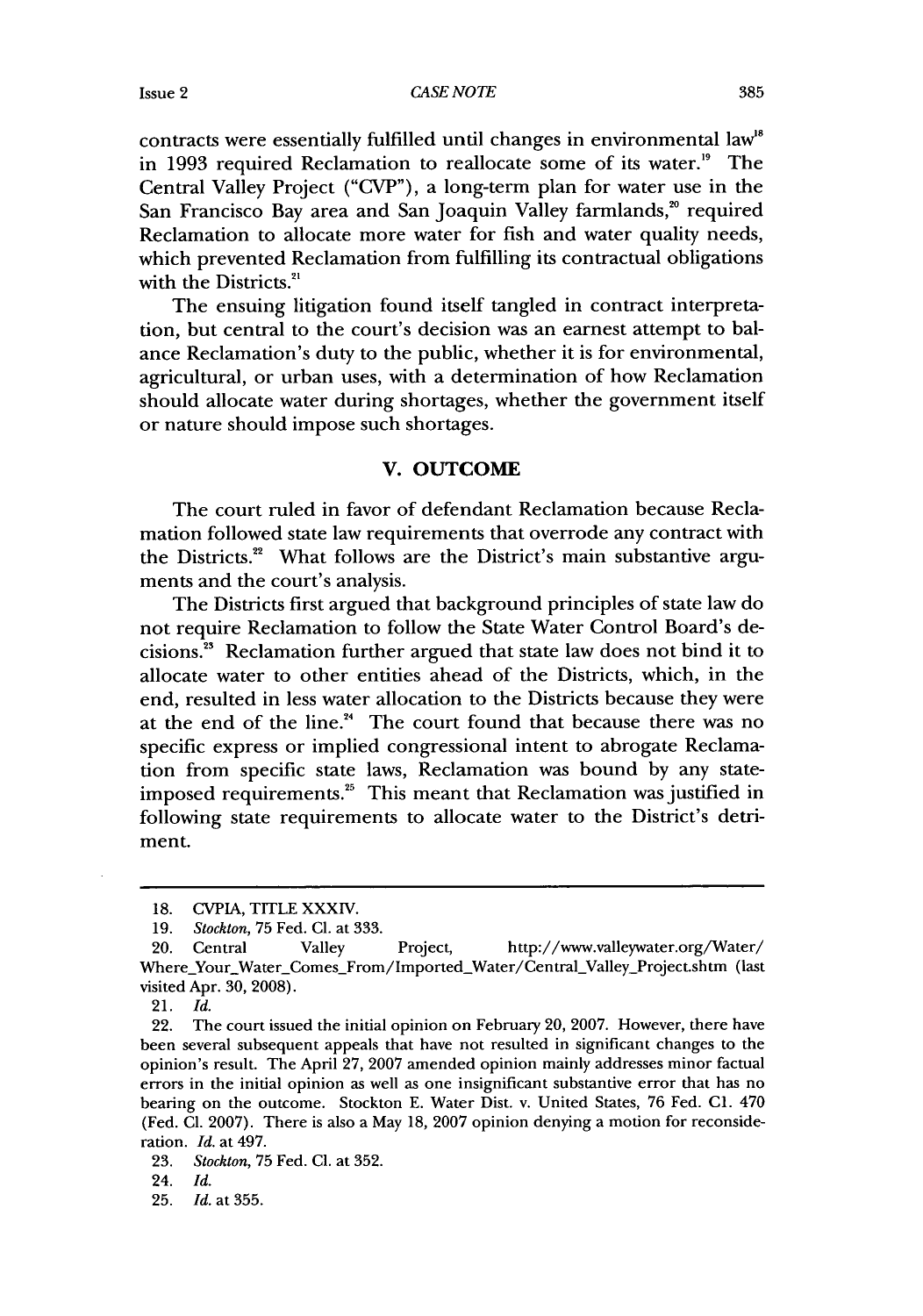The Districts next argued that changes in federal law are not a valid reason for a water allocation shortage. A contractual provision excused Reclamation from breach for failing to allocate enough water when there were shortages due to "drought, or other causes which, in the opinion of the Contracting Officer, are beyond the control" of Reclamation.<sup>26</sup> The Districts read this provision only to include shortages based on natural causes, not legislation.<sup>27</sup> The court found Reclamation not liable based on both parties' intent to include future legislation as a valid reason for a shortage.<sup>28</sup> Existing law determined the parties' intent, along with other contractual provisions and extrinsic evidence.<sup>29</sup>

The District's final relevant argument was that Reclamation failed to take adequate steps to prevent shortage in order to fulfill its contractual obligations.<sup>30</sup> Because Reclamation either invoked the water shortage privileges or followed an express agreement with the Districts, 'shortage privileges of followed all express agreement with the Di-

#### **VI. DISCUSSION**

Nominally, Reclamation won and the Districts lost in this case, but with this type of lengthy litigation no one really wins. In fact, the intended beneficiaries, the farmers, may have been the real losers. Even if the Districts had prevailed, a **2007** Court of Federal Claims Opinion would not have provided water for the Districts retroactively from 1994 to 2003, nor would the court been able to force Reclamation to give back all the water it "kept." What was the actual effect on the public?

In September 2007, about 20 farms in the Stockton area were in danger of losing crops because of lack of water. $^{32}$  The farmers had to apply for emergency relief because, in part, the federal government was enforcing its contract with Stockton East more strictly than in the past, denying the district previous beneficial "flexibility."" Perhaps this litigation has generated some ill will, meaning that Reclamation is more likely to strictly enforce its contractual obligations to the District's detriment to avoid future litigation with any other entity.

Neither the court's opinion nor any local Stockton news article indicate any major water shortage in the area during the dates the Districts claimed Reclamation breached its contract. However, the recent

<sup>26.</sup> *Id. at* 356.

<sup>27.</sup> *Id.*

<sup>28.</sup> Id. at 359.

<sup>29.</sup> *Id.*

<sup>30.</sup> Id. at 352.

<sup>31.</sup> *Id.* at 363.

<sup>32.</sup> Alex Breitler, *Farmers Make Emergency Water Request,* THE RECORD **(STOCKTON** CAL.), Sept. 7, 2007, at 1.